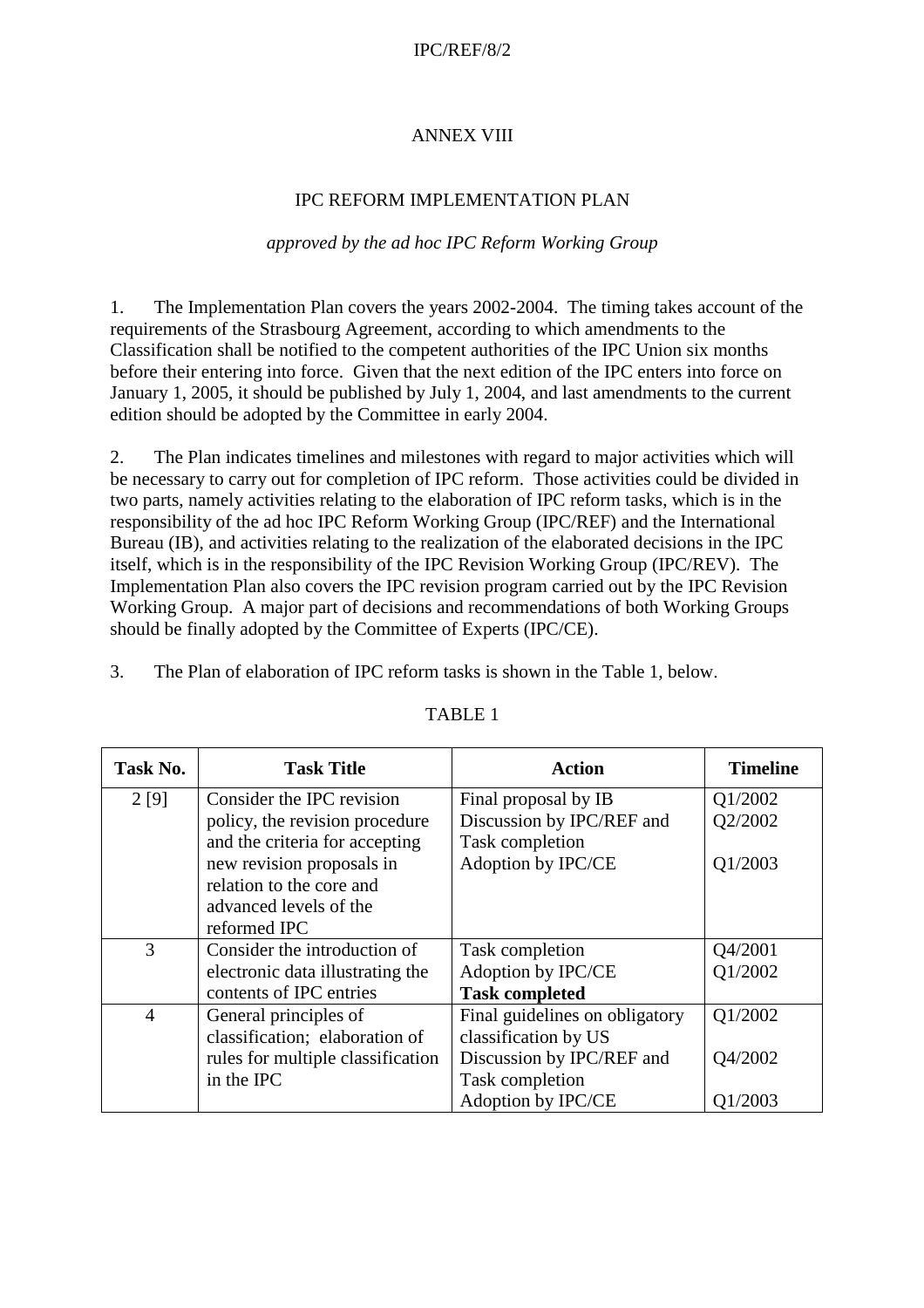## IPC/REF/8/2 Annex VIII, page 2

| Task No.       | <b>Task Title</b>                                                                                                                                                                                                                     | <b>Action</b>                                                                                                              | <b>Timeline</b>                              |
|----------------|---------------------------------------------------------------------------------------------------------------------------------------------------------------------------------------------------------------------------------------|----------------------------------------------------------------------------------------------------------------------------|----------------------------------------------|
| 5              | Review the hybrid systems in<br>the IPC                                                                                                                                                                                               | Task completion<br>Adoption by IPC/CE<br><b>Task completed</b>                                                             | Q4/2001<br>Q1/2002                           |
| $\overline{7}$ | Determine the most<br>appropriate duration of<br>revision cycles                                                                                                                                                                      | Final proposal by IB<br>Discussion by IPC/REF and<br>Task completion<br>Adoption by IPC/CE                                 | Q1/2002<br>Q2/2002<br>Q1/2003                |
| 8              | Elaborate principles of the<br>creation, maintenance and<br>functioning of the Master<br><b>Classification Database</b><br>(a) Concept of Operations<br>of classification and<br>reclassification                                     | Proposal by EP, IB on<br>classification and<br>reclassification procedure<br>(Concept of Operations)<br>Adoption by IPC/CE | Q1/2003<br>Q1/2003                           |
|                | (b) Creation and maintenance<br>of MCD and propagation of<br>classification data                                                                                                                                                      | <b>Creation of Master</b><br><b>Classification Database by EP</b>                                                          | Q3/2003                                      |
| 10             | Develop a general question and<br>answer pamphlet on the<br>application of the IPC                                                                                                                                                    | Draft pamphlet by IB<br>Discussion by IPC/REF and<br>Task completion                                                       | Q1/2002<br>Q2/2002                           |
| 12             | Study automated classification<br>and indexing tools and conduct<br>pilot projects on their use, in<br>particular for the<br>reclassification of backlog<br>patent files                                                              | Adoption by IPC/CE<br>CLAIMS project by IB<br>Periodic reports by IB on the<br>project progress<br>Consideration by IPC/CE | Q1/2003<br>2002-2003<br>2002-2003<br>Q1/2004 |
| 13             | Improve IPC training by<br>providing modern training<br>techniques, for example,<br>computer-based and Internet<br>training tools, involving, in<br>particular, enhanced support<br>for developing countries in the<br>use of the IPC | Report by IB<br>Discussion by IPC/REF<br>Report by IB<br>Consideration by IPC/CE and<br>Task completion                    | Q3/2002<br>Q4/2002<br>Q3/2003<br>Q4/2003     |
| 14             | Determine the most<br>appropriate contents of the core<br>level of the reformed IPC                                                                                                                                                   | Statistics by EP on new entries<br>in IPC-7 and IPC-8<br>Final distribution of IPC<br>entries by IB and Task<br>completion | Q3/2003<br>Q4/2003                           |
|                |                                                                                                                                                                                                                                       | Consideration by IPC/CE                                                                                                    | Q1/2004                                      |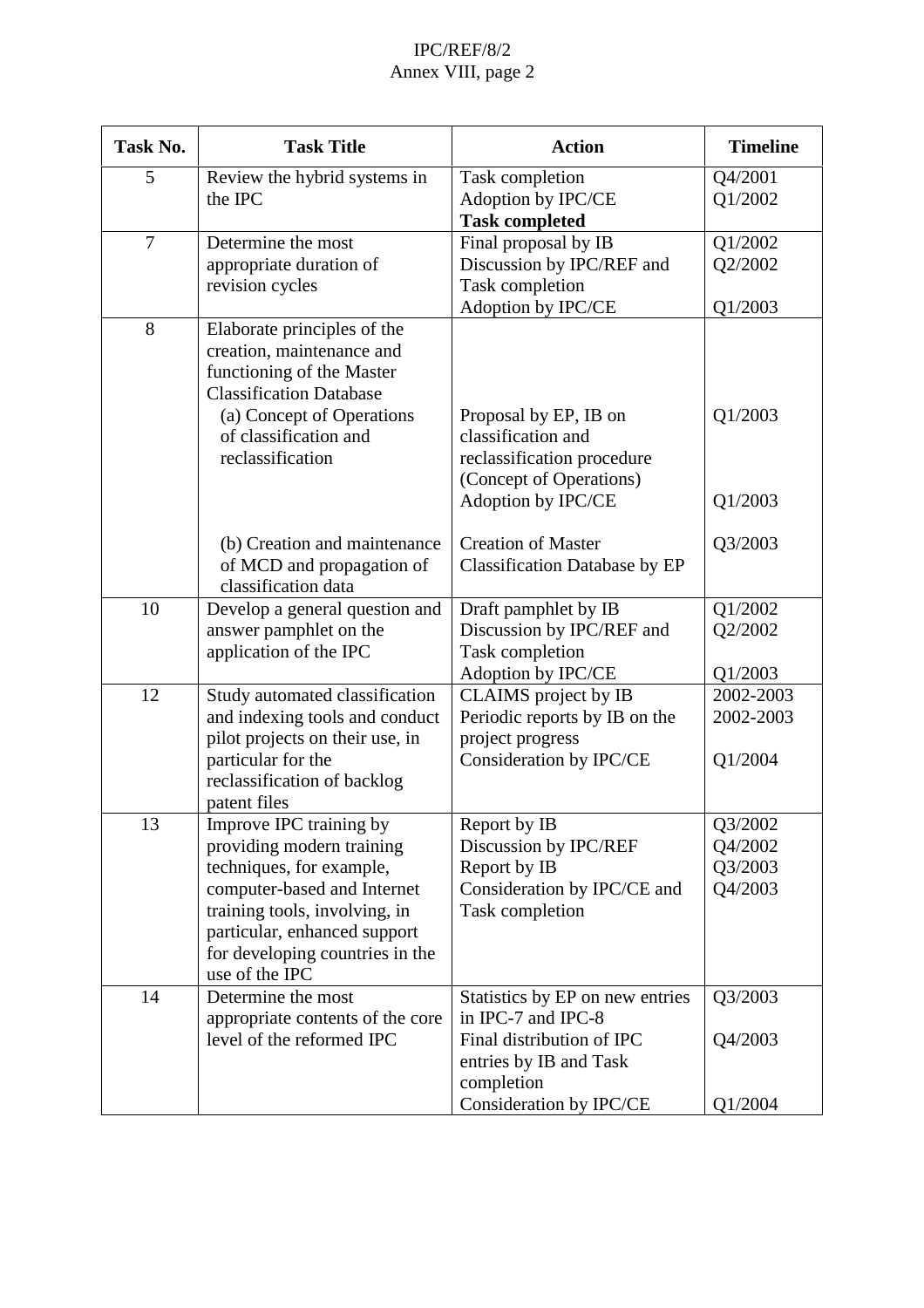## IPC/REF/8/2 Annex VIII, page 3

| Task No. | <b>Task Title</b>                                                                                                                                                                                                                     | <b>Action</b>                                                                                                                                                                                         | <b>Timeline</b>                                                    |
|----------|---------------------------------------------------------------------------------------------------------------------------------------------------------------------------------------------------------------------------------------|-------------------------------------------------------------------------------------------------------------------------------------------------------------------------------------------------------|--------------------------------------------------------------------|
| 15       | Study the feasibility of<br>introducing a simplified set of<br>rules in the IPC, in particular a                                                                                                                                      | Adoption of the standardized<br>sequence of main groups by<br><b>IPC/CE</b>                                                                                                                           | Q1/2003                                                            |
|          | uniform precedence rule                                                                                                                                                                                                               | Completion of Guidelines on<br>where to classify by the Guide<br><b>Task Force and Task</b><br>completion                                                                                             | Q2/2003                                                            |
|          |                                                                                                                                                                                                                                       | Adoption by IPC/CE                                                                                                                                                                                    | Q4/2003                                                            |
| 16<br>17 | Study ways and means for the<br>establishment of the French<br>version of the advanced level<br>of the IPC<br>Revise the Guide to the IPC to<br>provide for a more<br>comprehensive explanation of<br>the principles and rules of the | Discussion by IPC/CE<br>CLAIMS project by IB<br>Periodic reports by IB on the<br>project progress<br>Consideration by IPC/CE<br>Discussion by Task Force and<br>Task completion<br>Adoption by IPC/CE | Q1/2003<br>2002-2003<br>2002-2003<br>Q1/2004<br>Q2/2003<br>Q4/2003 |
|          | IPC and to take into account<br>the results of the IPC reform                                                                                                                                                                         |                                                                                                                                                                                                       |                                                                    |
| 18       | Prepare an IPC reform<br>implementation plan                                                                                                                                                                                          | Continuous update                                                                                                                                                                                     |                                                                    |
| 19       | Elaborate an IPC systematic<br>maintenance procedure                                                                                                                                                                                  | Final proposal by SE<br>Discussion by IPC/CE and<br>Task completion                                                                                                                                   | Q3/2003<br>Q4/2003                                                 |